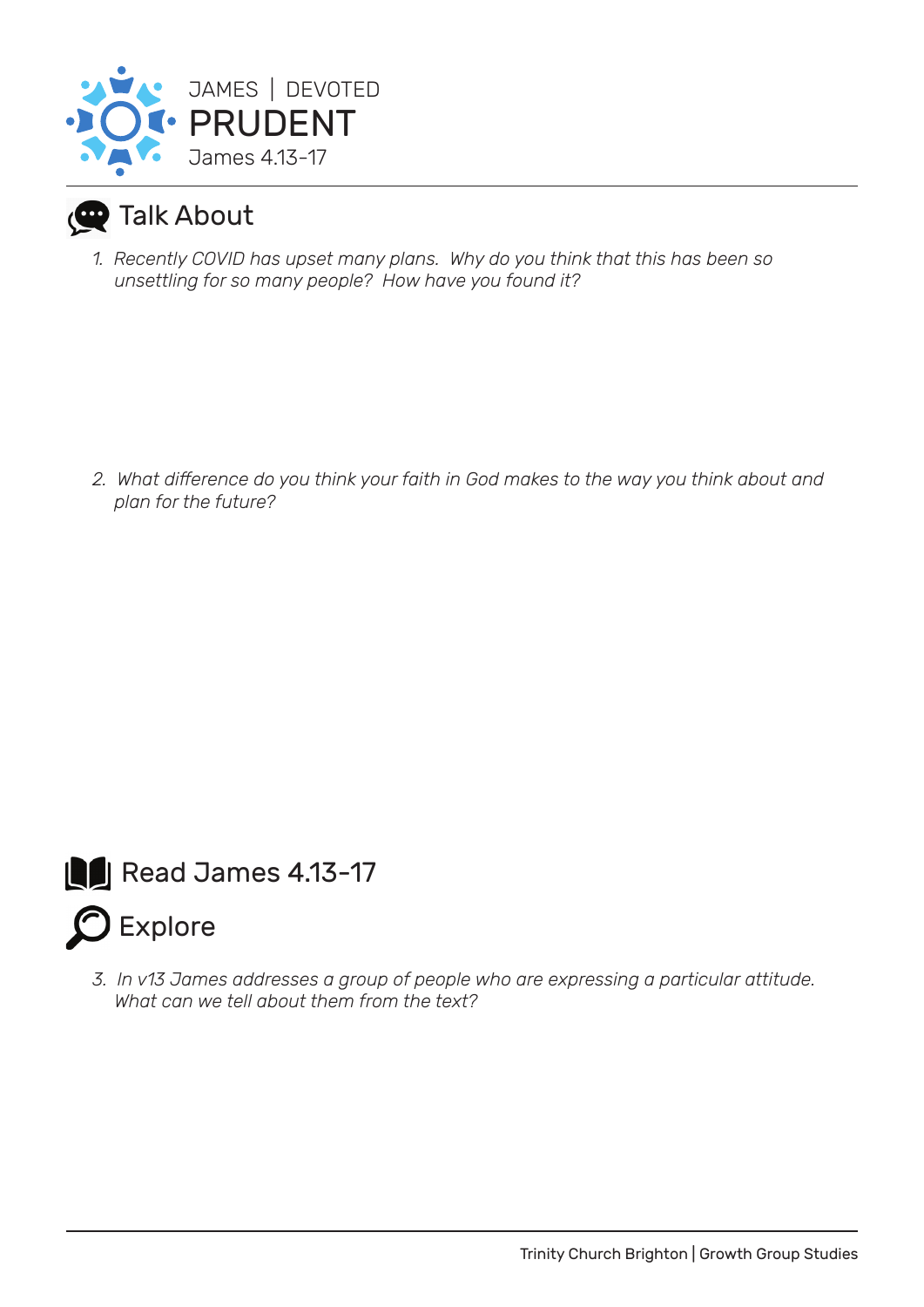*4. What does James point out to show how this attitude is unwise? (see also Jam. 1.10-11, Prov. 27.1)*

*5. How is this expressed in their actions?*

*6. What does James commend as a wise way to make plans?*

*7. How do you think making plans "if it is the Lord's will" might be different from the way James critiques as unwise?*

*8. Why might the manner in which they are making plans make James' admonition in verse 17 necessary?*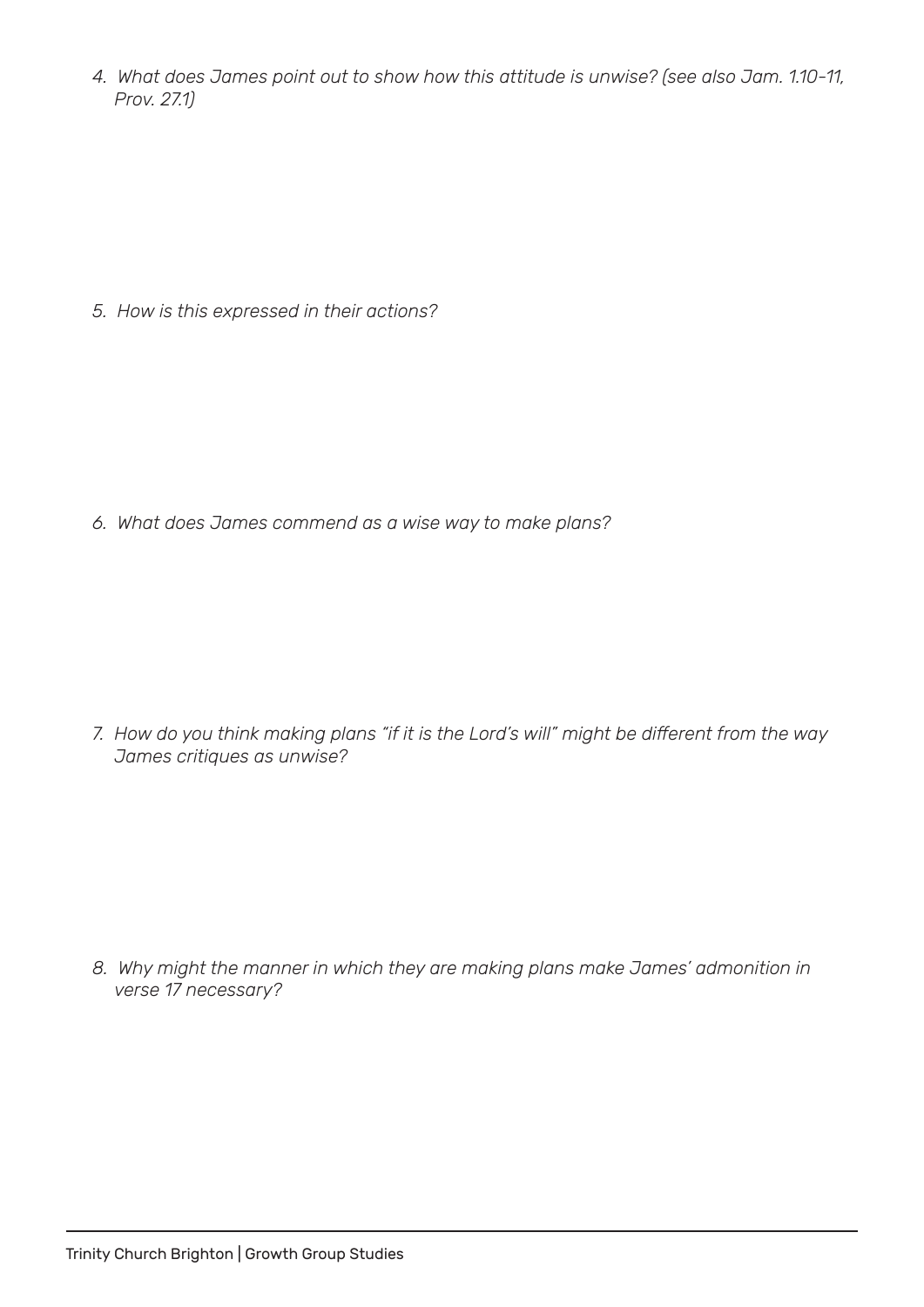## **B** Read Ecclesiastes 5.15-16, 9.11 & Luke 12.16-21 ll

*9. Note any additional insights you gain on this issue from these passages?*



*10. Why might we be tempted to believe that we have control of our future? Why does James call this arrogance?*

*11. How might this lead to "boasting"? What would this look like in your life (HINT: it may not actually be expressed in boastful words)?*

*12. Psalm 90.12 "Teach us to number our days, that we may gain a heart of wisdom." What might it look like in your life to "number your days"?*